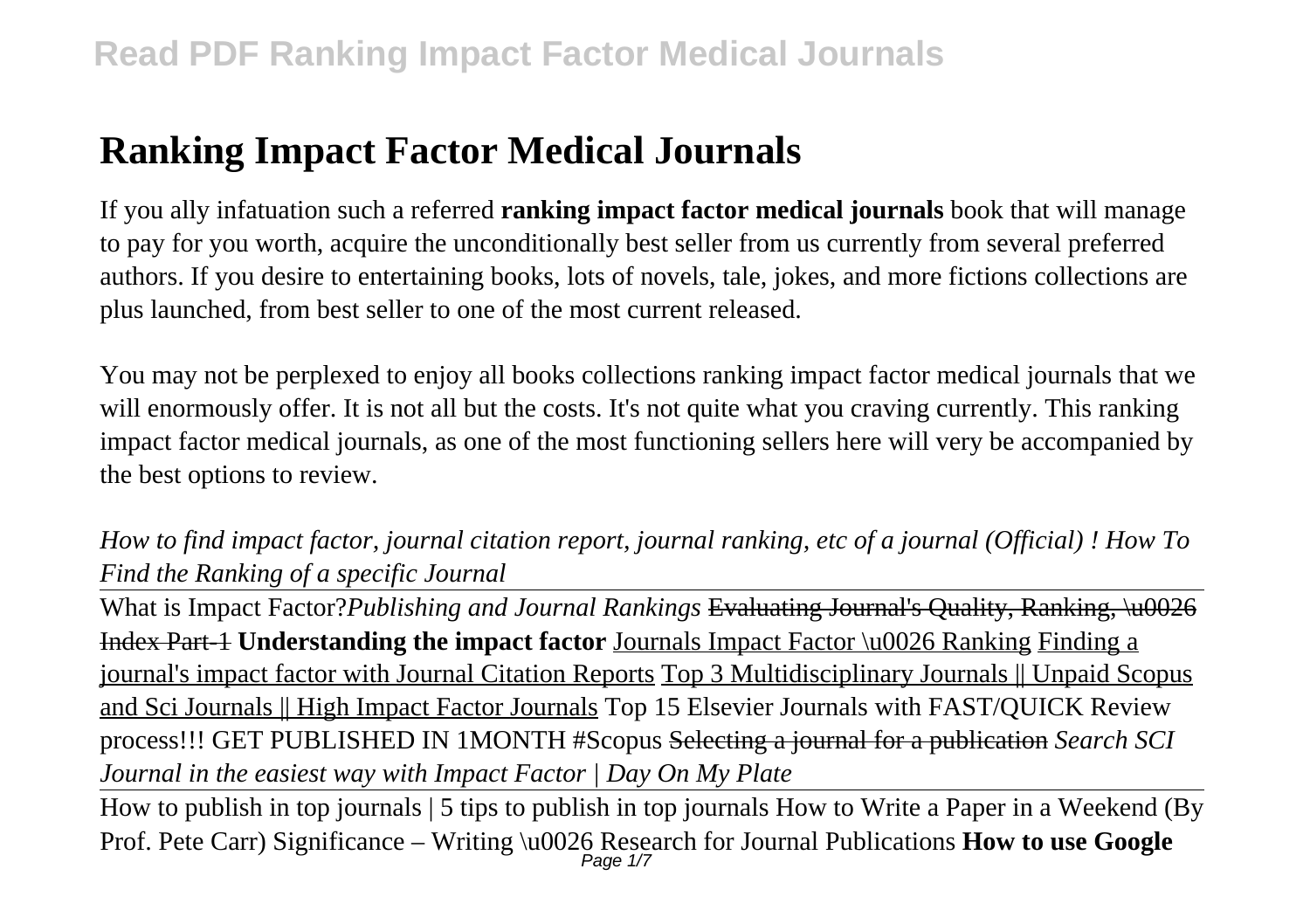**Scholar to find journal articles | Essay Tips** *Qualities of a good researcher How Do I Choose the Best Journal for My Paper? \"I can categorically say I hate impact factors!\" Nobel Laureate Martin Chalfie* How to choose the RIGHT journal to publish your research paper with high chance of acceptance? Scopus Citescore for impact factor Scopus Journal metrics-- Citescore | Impact Factor | SNIP | SJR ... ??? ???? (Arabic) How to calculate impact factor what are journal matrics, what are other options for quality How to find top ranked journals by subjects SCI Journal Ranking Q1 Q2, Q3, Q4 -clarivate analytics Scopus | Scopus ranked journals | Best Scopus Indexed Journals | Scopus Vs Web of Science Journal Citation Reports - Journal Impact Factor *What is an Impact Factor? What is JOURNAL RANKING? What does JOURNAL RANKING mean? JOURNAL RANKING meaning \u0026 explanation* Simple Steps to Select Best Unpaid/SCI/Scopus Journals for Paper Publication Ranking Impact Factor Medical Journals

International Scientific Journal & Country Ranking. Only Open Access Journals Only SciELO Journals Only WoS Journals

Journal Rankings on Medicine (miscellaneous)

It has the highest impact factor of any general medical journal in the world. JAMA: The Journal of the American Medical Association. Impact factor: 51.3 (source: journal website) Frequency: 48 issues per year. Overview: JAMA is one of the world's leading peer-reviewed medical journals. It also has the world's largest audience for a general medical journal (277,000 print journal recipients, 1.6 million electronic alert recipients, 27 million annual website visits).

HealthEd: A List of High-Impact Medical Education Journals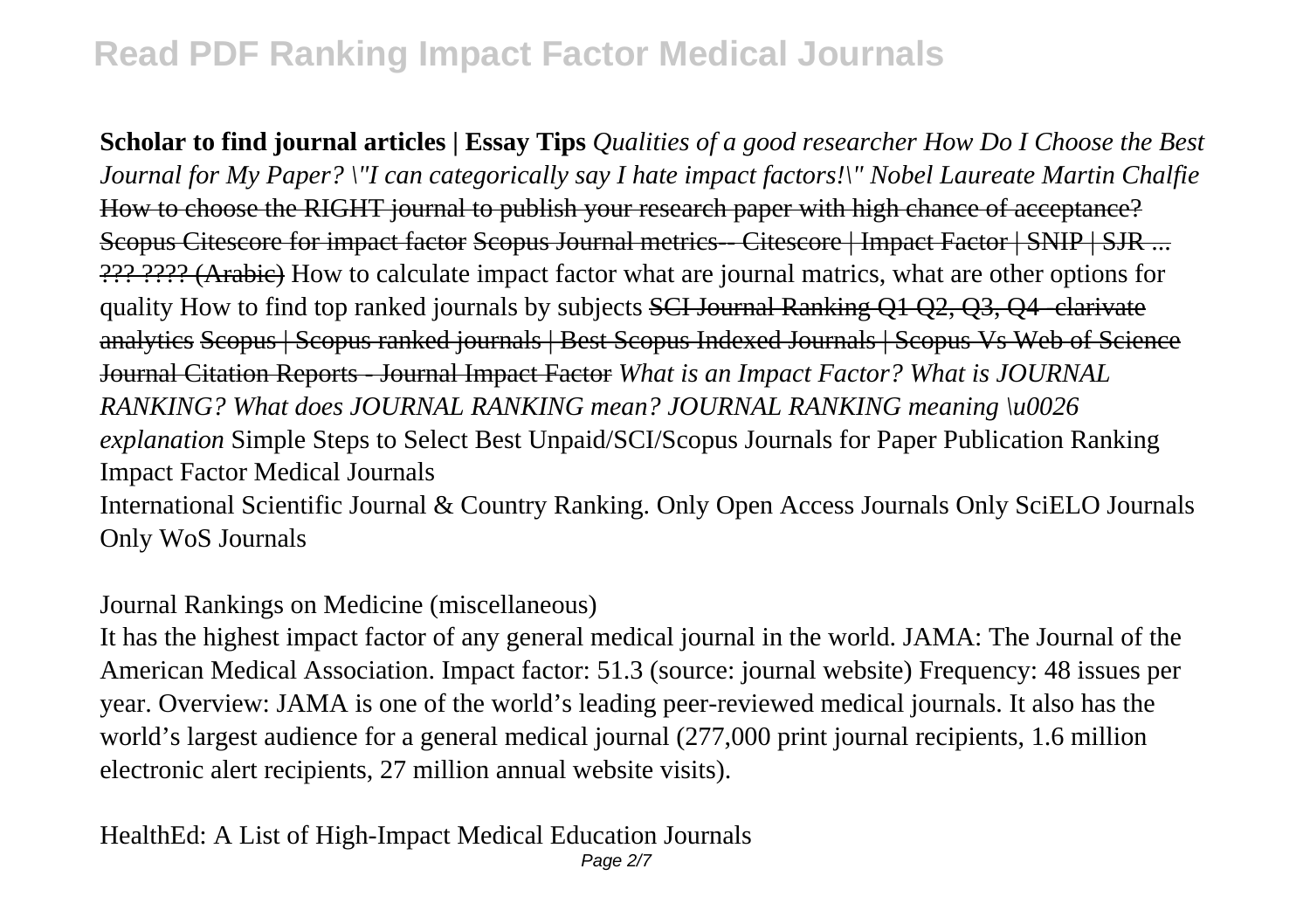The journal's impact factor is 54.42 (2013), the highest among general medical journals. Research covers all medical specialities and is currently accessed by 177 countries worldwide. Six months after an article is published, the full text is available for free. Nature Source: Nature

The world's top medical journals - Health Writer Hub

In 2018, JAMA had an Impact Factor of 51.273, ranking it 3rd out of 160 journals in the category "Medicine, General and Internal", and according to its website, "is the most widely circulated medical journal in the world, with more than 286,000 recipients of the print journal, more than 1.3 million recipients of electronic tables of contents and alerts, and nearly 27 million annual visits to the journal's website."

20 of the Best Medical Journals in the World - Articles ...

Journal Impact 2019-20 | Metric, Prediction & Ranking Medical Education Journal Impact 2019-20 is 3.220. 100% scientists predict Medical Education Journal Impact 2019-20 will be in the range of  $3.5 \sim$ 4.0. Medical Education Journal Impact 2019-20 Quartile is Q1.

Medical Education Journal Impact 2019-20 | Metric ...

Rank: Full Journal Title: Total Cites: Journal Impact Factor: Eigenfactor Score: 1: CA-A CANCER JOURNAL FOR CLINICIANS: 32,410: 223.679: 0.077370: 2: Nature Reviews Materials: 7,901: 74.449: 0.033870: 3: NEW ENGLAND JOURNAL OF MEDICINE: 344,581: 70.670: 0.686700: 4: LANCET: 247,292: 59.102: 0.427870: 5: NATURE REVIEWS DRUG DISCOVERY: 32,266: 57.618: 0.054890: 6: CHEMICAL REVIEWS: 188,635: 54.301: 0.267170: 7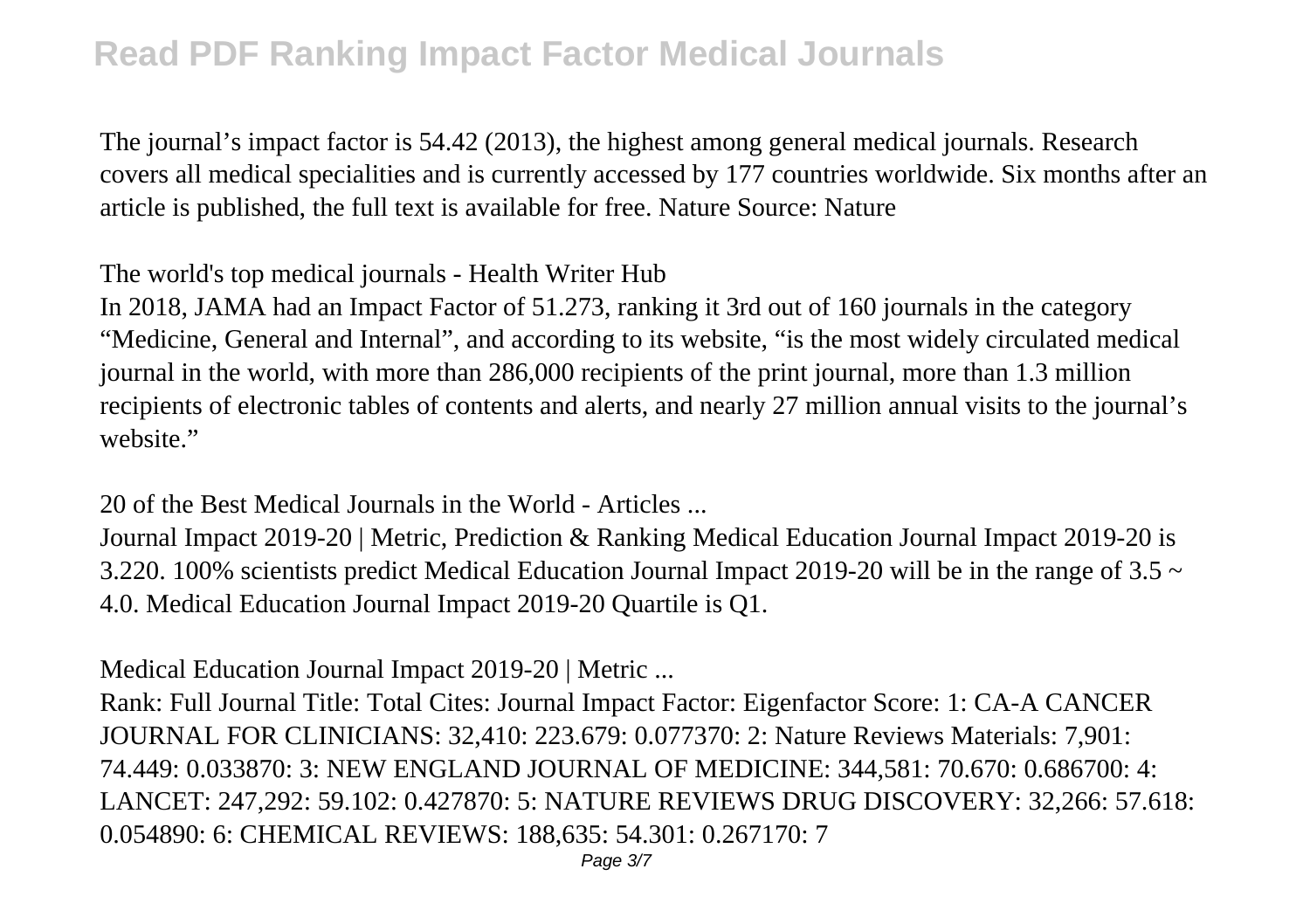Journal Impact Factor List 2019 - JCR, Web Of Science (PDF ...

International Scientific Journal & Country Ranking. Only Open Access Journals Only SciELO Journals Only WoS Journals

Journal Rankings on Internal Medicine International Scientific Journal & Country Ranking. Only Open Access Journals Only SciELO Journals Only WoS Journals

Journal Rankings on Cardiology and Cardiovascular Medicine International Scientific Journal & Country Ranking. Only Open Access Journals Only SciELO Journals Only WoS Journals

SJR : Scientific Journal Rankings International Scientific Journal & Country Ranking. Only Open Access Journals Only SciELO Journals Only WoS Journals

Journal Rankings on Anesthesiology and Pain Medicine

A journal's impact factor is a measure of the frequency with which an average article in a journal has been cited in a particular year. The following list highlights some recent SRP-funded publications in high impact journals. The New England Journal of Medicine (impact factor: 70.670) Lancet (London, England) (impact factor: 59.102)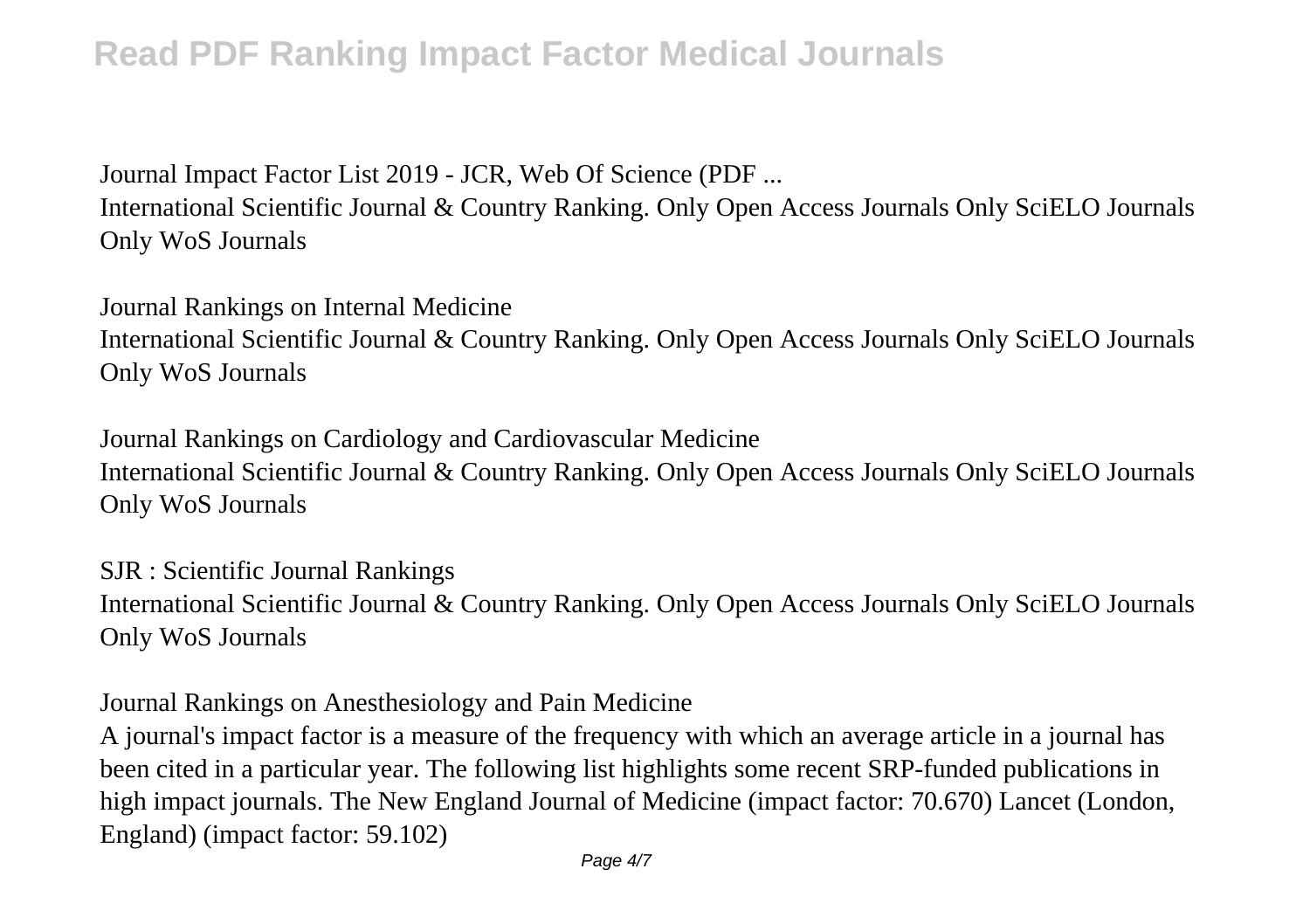High Impact Journals (Superfund Research Program)

Rank Category Name Ranked Journals in Category Impact Factor Cited Half-Life Immediacy Index; Analytical Chemistry: 6: Chemistry, Analytical: 86: 7.023: 7.1: 2.042: Analytical Chemistry: 3: Spectroscopy: 42: 7.023: 7.1: 2.042: Animal Biosciences: 2: Zoology: 168: 6.091: 4.1: 3.125: Animal Biosciences: 17: Biotechnology and Applied Microbiology: 156: 6.091: 4.1: 3.125: Animal Biosciences: 1

Impact Factor Rankings - Annual Reviews

Impact Factor is a measure of the importance of a journal. The impact factor (IF) is a measure of the yearly average number of citations to recent articles published in that journal. It is often used to compare journals of the same category. Higher the Impact factor, higher is the ranking of the journal.

Find Impact Factor of Journal Online | Impact Factor ...

Impact Factors are used to measure the importance of a journal by calculating the number of times selected articles are cited within the last few years. The higher the impact factor, the more highly ranked the journal. It is one tool you can use to compare journals in a subject category.

What is considered a good impact factor? - Ask the ...

The impact factor (IF) 2018 of Journal of Medical and Dental Sciences is 0.87, which is computed in 2019 as per it's definition. Journal of Medical and Dental Sciences IF is increased by a factor of 0.32 and approximate percentage change is 58.18% when compared to preceding year 2017, which shows a rising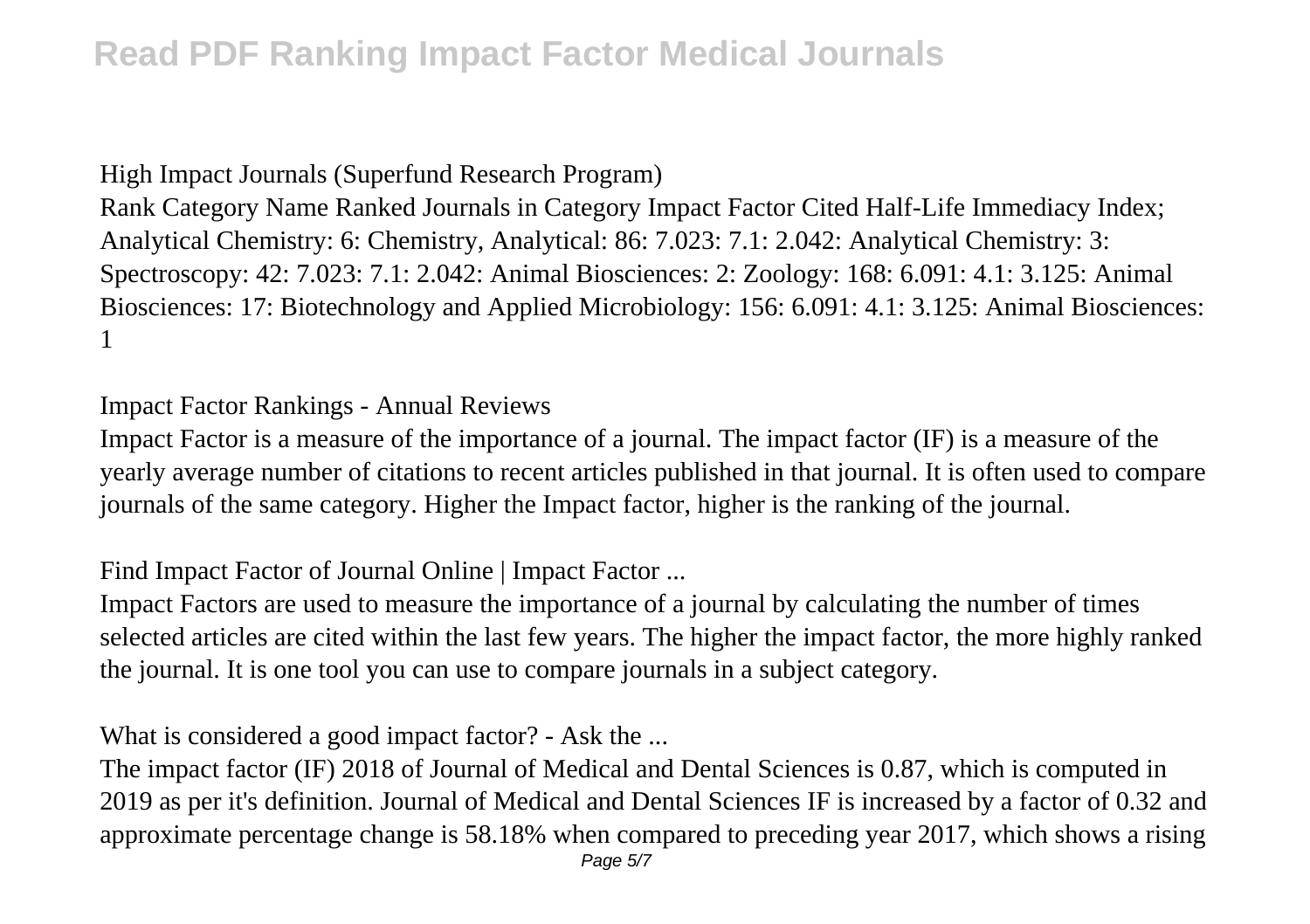trend. The impact factor (IF), also denoted as Journal impact factor (JIF), of an academic journal is a measure of the yearly average number of citations to recent articles published in ...

Journal of Medical and Dental Sciences - Impact Factor ...

The Journal Impact Quartile of International Journal of General Medicine is Q2 . The Journal Impact of an academic journal is a scientometric Metric that reflects the yearly average number of citations that recent articles published in a given journal received.

International Journal of General Medicine Journal Impact ...

The impact factor (IF) 2018 of Journal of Medical Investigation is 0.80, which is computed in 2019 as per it's definition. Journal of Medical Investigation IF is decreased by a factor of 0.09 and approximate percentage change is -10.11% when compared to preceding year 2017, which shows a falling trend.

Journal of Medical Investigation - Impact Factor, Overall ...

Journal of Clinical Medicine Impact Factor 2018-2019 The impact factor (IF) 2018 of Journal of Clinical Medicine is 6.78, which is computed in 2019 as per it's definition. Journal of Clinical Medicine IF is increased by a factor of 2.22 and approximate percentage change is 48.68% when compared to preceding year 2017, which shows a rising trend.